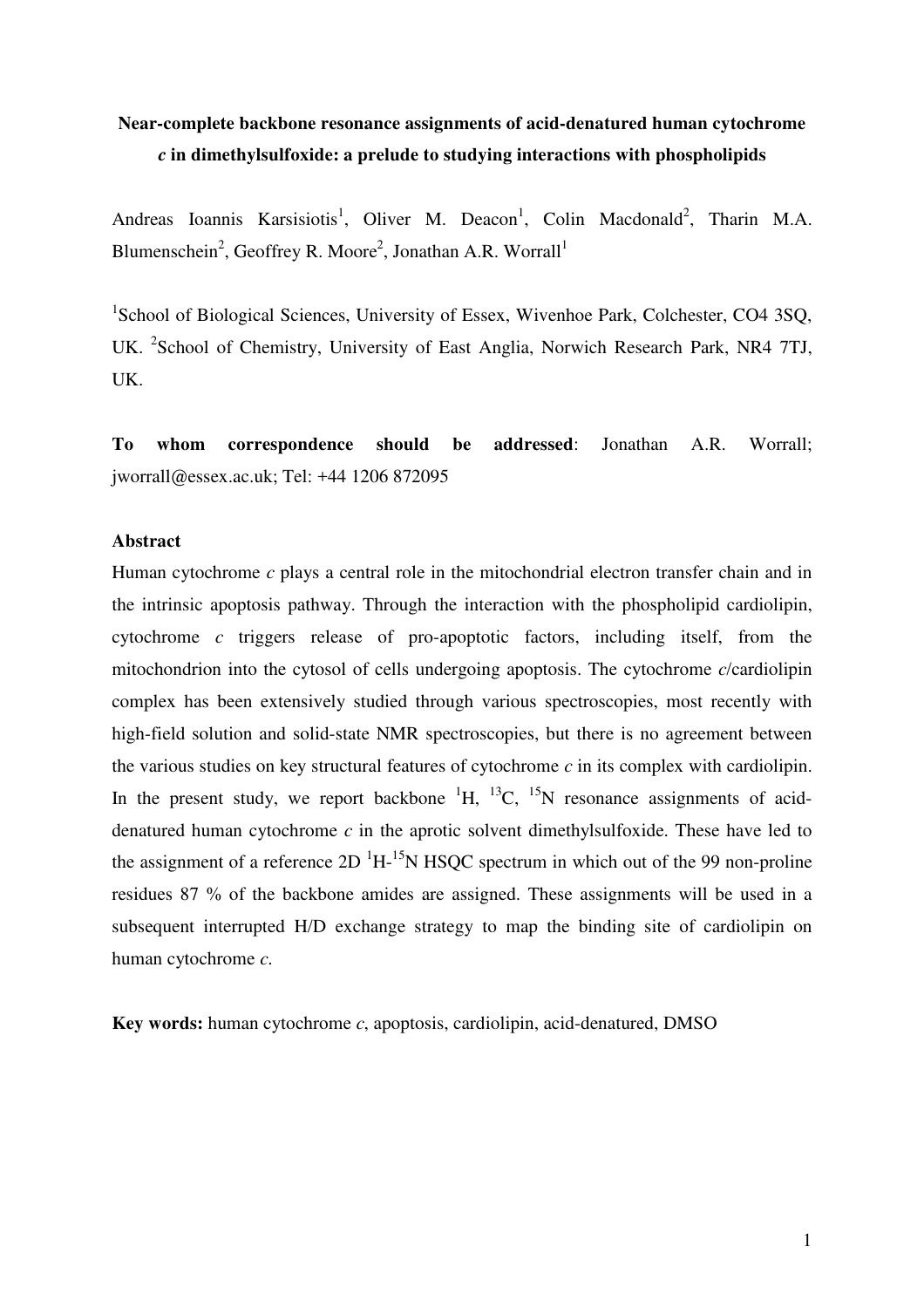#### **Biological context**

Mitochondrial cytochrome  $c$  (cyt  $c$ ) is a small ( $\sim$  12.5 kDa) soluble heme containing protein that plays a key role in life and death decisions of the cell (Huttemann et al. 2011). For lifesustaining energy production, cyt *c* acts as an electron carrier (redox protein) in the mitochondrial electron transfer chain (ETC) leading to the production of adenosine triphosphate (ATP). When problems caused by stress outweigh the benefits of sustaining viability of a cell, various signals can initiate the programmed cell death process through intrinsic (mitochondrial) type II apoptosis. In cells undergoing type II apoptosis, the phospholipid 1,3-bis(sn-3'-phosphatidyl)-sn-glycerol, commonly referred to as cardiolipin (CL) hijacks the ETC function of cyt *c* to create a protein-phospholipid complex in which cyt *c* is converted to a peroxidase enzyme through the dissociation of the axial Met80 heme ligand (Kagan et al. 2005). This new function of cyt *c* when bound to CL leads to the peroxidation of CL upon reaction of  $H_2O_2$  with the cyt *c* heme, resulting in the dissociation of the complex. The modified CL then serves as a signal for downstream events that culminate in the permeabilisation of the outer mitochondrial membrane and subsequent release of proapoptotic factors, including cyt *c*, into the cytoplasm (Ow et al. 2008).

 NMR spectroscopy is an amenable technique to study protein complexes, with complex interfaces being readily mapped through simple chemical shift perturbation experiments (Rajagopal et al. 1997). In recent times advances in site-specific isotope labelling methods and the development of paramagnetic probes have pushed the boundaries of conventional liquid-state NMR to encompass the study of large and dynamic complexes (Clore et al. 2007). The characterisation of phospholipid-bound soluble proteins is a challenge by liquid-state NMR. One approach that we are adapting to address this problem is to employ an interrupted H/D exchange method. This relies on the dissociation of the proteinphospholipid complex under the conditions that preserve the backbone amide protection patterns established in the complex by measuring the sample in an aprotic solvent, such as dimethysulfoxide (DMSO), preventing further H/D exchange. In this way information relating to the phospholipid binding site will be preserved and this can be extracted by comparing backbone amide protection factors in the absence of the phospholipid, creating an initial snapshot of the phospholipid binding site. A similar approach to determine the structure of amyloid fibrils (Hoshino et al. 2002), in protein-folding studies (Nishimura et al. 2005) and to delineate contact sites in a protein-protein complex (Dyson et al. 2008) have been reported.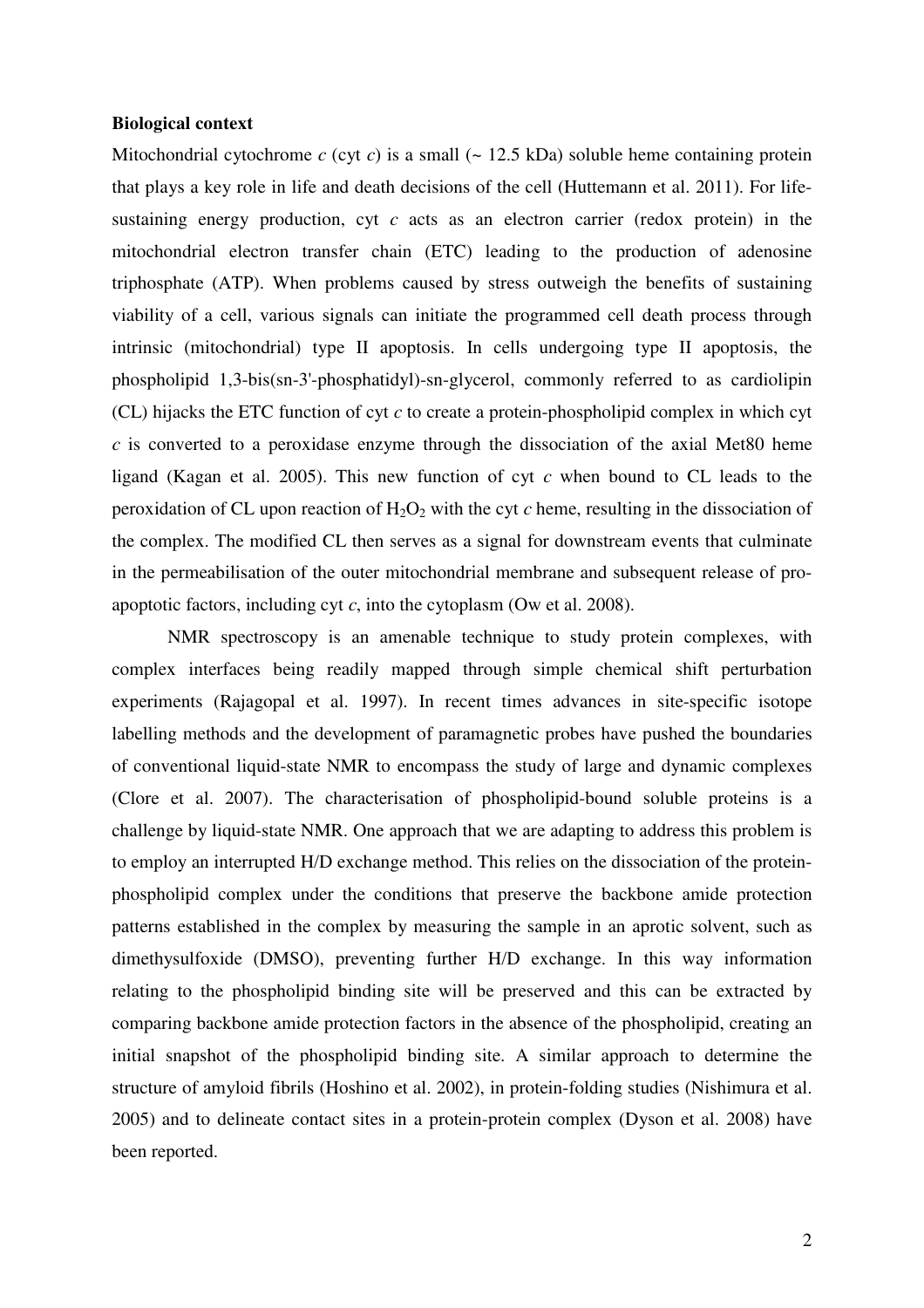Two recent NMR studies investigating the interaction of horse heart cyt *c* and CL have been reported. The first reports on a multidimensional magic angle spinning (MAS) solid-sate NMR investigation with CL containing lipid-bilayers (Mandal et al. 2015) and the second is a liquid-state study with cyt *c* encapsulated in a CL-containing micelle (O'Brien et al. 2015). Surprisingly, both studies reveal only minimal chemical shift changes upon interaction with CL, implying no gross structural changes. This is opposed to FRET and other spectroscopic studies whereby large structural changes are inferred to occur on binding CL that drive the creation of the peroxidase form (Hanske et al. 2012; Hong et al. 2012; Muenzner et al. 2013). We aim to investigate the complex of human cyt  $c$  (hcyt  $c$ ) and CL using a tailored interrupted H/D-exchange approach as outlined above. As a prelude to this we report here the near complete  ${}^{1}H$ ,  ${}^{15}N$ ,  ${}^{13}C$  sequential assignments of acid-denatured hcyt *c* in DMSO.

#### **Materials and experiments**

#### *Sample preparation and NMR spectroscopy*

Over-expression and purification of uniformly-labelled  $^{13}C$ ,  $^{15}N$  wild-type hcyt *c* was carried out as previously described (Karsisiotis et al. 2015). Ferric hcyt c was prepared by the addition of 1.5-fold excess of  $K_3[Fe(CN)_6]$  (Sigma) followed by removal of the excess  $K_3[Fe(CN)_6]$  and  $K_4[Fe(CN)_6]$  and desalted into 20 mM sodium phosphate pH 7 using a PD-10 column (GE-Healthcare). Samples were then concentrated using 5 kDa cut-off concentrators, acid-quenched with 0.3 % v/v trifluoracetic acid (TFA) (Acros Chemicals), flash frozen, freeze-dried overnight and stored at -20  $^{\circ}$ C. Lyophilised samples were dissolved in 100 % DMSO (Sigma), supplemented with 0.2 % v/v TFA to aid solubility during resuspension, to a final volume of 500  $\mu$ l and a concentration of  $\sim$  1 mM. All NMR experiments were performed at 308 K and acquired on a Bruker 800 MHz spectrometer equipped with a 5 mm HCN inverse triple resonance z-axis gradient probe. Data were processed with either Topspin (Bruker Biospin) or the NMRPipe and NMRDraw package (Delaglio et al. 1995) or a combination of both programs. Data analysis was performed with the graphical NMR assignment program Sparky (Goddard and Kneller 2008) and the CCPNmr Analysis program (Vranken et al. 2005).

#### *Assignments strategy*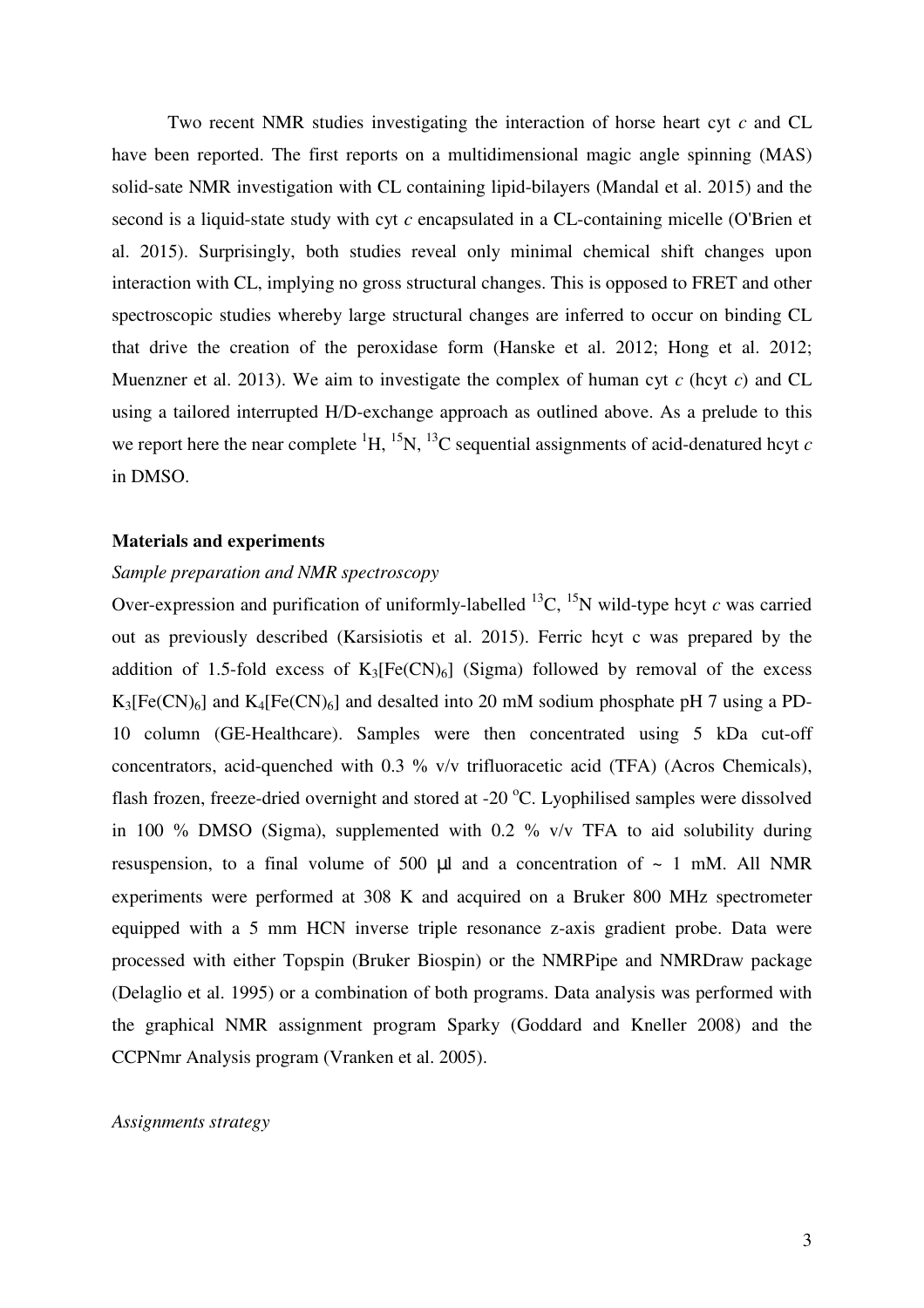The NMR method we have been developing to investigate the interaction of hcyt *c* with CL is based around an interrupted H/D-exchange approach. To arrest H/D exchange the pH of the sample is acidified through the addition of TFA, which also acts as a counter-ion in enabling the freeze-quenched sample at a set-exchange time point, to be more easily dissolved in the aprotic solvent DMSO. As expected therefore, the amide proton chemical shift dispersion of acid-denatured hcyt *c* in DMSO falls into a very narrow spectral width (Figure 1). This caused severe overlap in traditional sequence specific assignment experiment pairs, such as the 3D HNCACB/CBCA(CO)NH spectra. Therefore, experiments relying on carbonyl (*i*) and (*i-1*) connectivities, were additionally acquired, such as the HNCO/HN(CA)CO pair. However, these experiments are also susceptible to the narrow amide proton spectral width and were thus only used to corroborate existing assignment steps. An essential component of the assignment strategy to tackle resonance overlap in an unfolded protein was the use of the HNN experiment (Panchal et al. 2001). This provides (*i-1*), (*i*) and (*i+1*) connectivities and exploits the  $15N$  chemical shift dispersions which are less affected in unfolded proteins, compared to folded proteins. Specifically, for any  ${}^{1}H-{}^{15}N$  plane intra-residual (*i*), sequential  $(i-1)$  and  $(i+1)$  <sup>15</sup>N peaks are provided, thus connecting any amide with the amide nitrogen chemical shift of the preceding and the following residue. In addition, a very important secondary source of information is that, in these peak triplets, the sign of the diagonal (*i*) and sequential  $(i-1)$  and  $i+1$ ) peaks is dependent on the nature of adjacent residues (glycines and prolines particularly) (Panchal et al. 2001). This feature provided additional sequence specific assignment checkpoints or starting points to use in conjunction with the traditional triple resonance experiment pairs. While the HNN experiment was particularly useful in the identification or verification of possible assignments, it was also susceptible to resonance overlap and poor spectral quality for some residues.

# *Extent of resonance assignments*

Backbone amide proton and nitrogen resonance assignments were obtained for 87 % of the 99 non-proline residues in hcyt *c* (Figure 1). This compares to the 98 % of backbone amide resonances assigned in hcyt *c* under native conditions (Karsisiotis et al. 2015). Resonances which were not assigned in the present work are: K7, C17, T19, E66, Y67, Y74, I75, M80, K87, K88, E89, E90 and K100. These reflect either resonances not observed or severe overlap that cannot be resolved. The assignments for K8, H18, L68 and E69 have more ambiguity but they were included in the current dataset. This set of assignments are being used in conjunction with the development of an interrupted H/D exchange strategy to obtain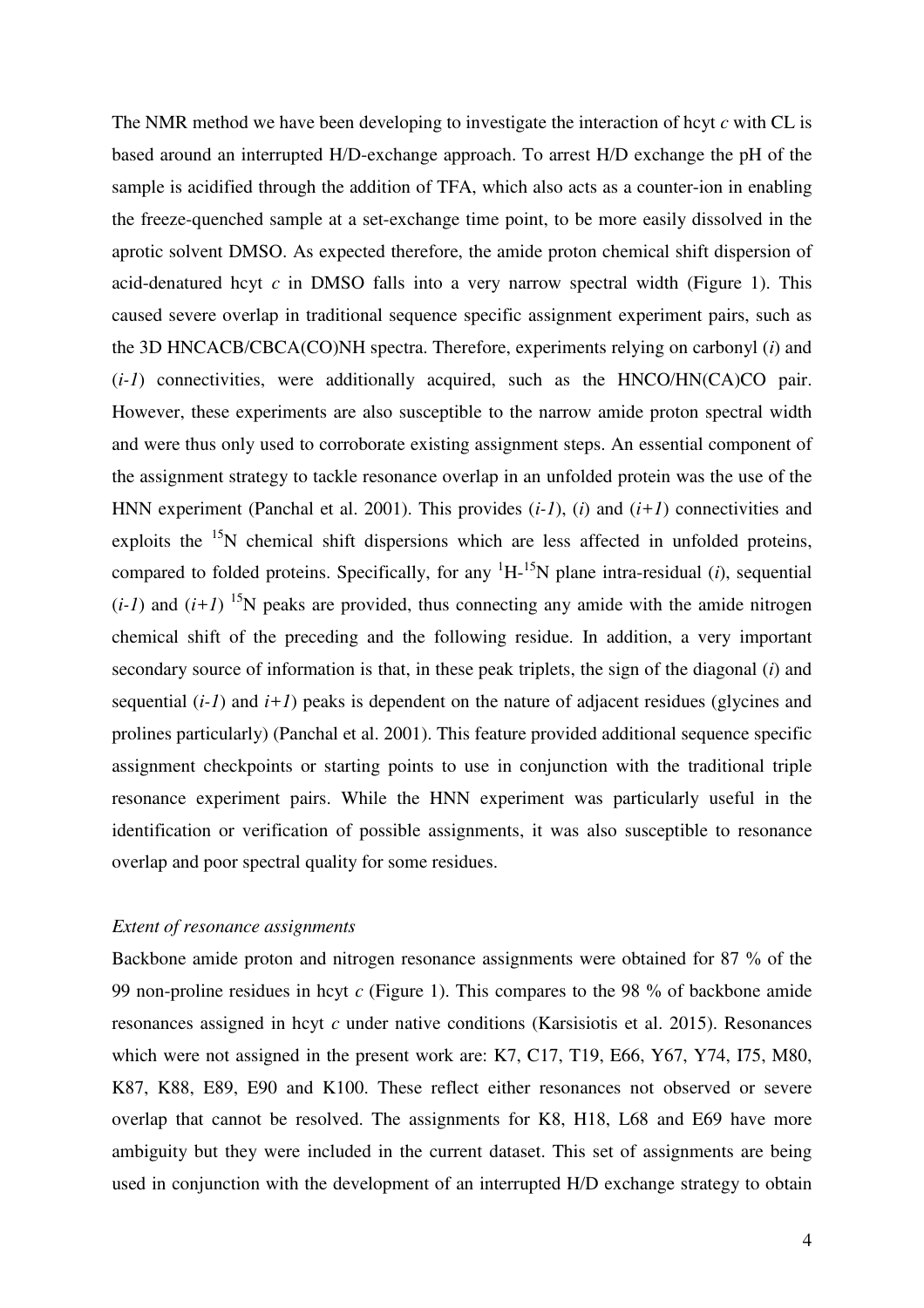both dynamic and structural information regarding the cardiolipin binding site on hcyt *c*. Encouragingly a good number of 2D  $^1$ H-<sup>15</sup>N HSOC assignments, between 40 to 50, are transferable between data sets, subject to small chemical shift perturbations when the acidquench and DMSO conditions vary. However, in the highly-overlapped region of the spectrum  $(^{15}N$ : 115-121 ppm and  $^1H$ :7.6-8.3 ppm), assignment transfer becomes difficult or impossible. Therefore, upon finalising exchange method conditions, a new set of triple resonance experiments is required, but the current assignments greatly speed up assignments of the new dataset. Alternatively, assignments can be transferred through a  $\mathrm{^{1}H_{1}}^{15}N$  HSOC titration between the initial and final conditions. Finally, a factor that greatly enhances the usability of the current assignment set is that the proposed site(s) of CL interaction does not encompass the residues for which assignments are missing (O'Brien et al. 2015).

### *Data bank deposition*

Backbone  $(H^N, N, CA, CB CO)$  resonance assignments have been deposited in the BioMagResBank database under the accession number 26973.

### **Acknowledgements**

This work was supported by a Leverhulme Trust project grant (RPG-2013-164) to JARW and a Leverhulme Trust emeritus fellowship (EM-2014-088) to GRM.

#### **References**

- Clore GM, Tang C, Iwahara J (2007) Elucidating transient macromolecular interactions using paramagnetic relaxation enhancement Curr Opin Struct Biol 17:603-616 doi:10.1016/j.sbi.2007.08.013
- Delaglio F, Grzesiek S, Vuister GW, Zhu G, Pfeifer J, Bax A (1995) NMRPipe: a multidimensional spectral processing system based on UNIX pipes J Biomol NMR 6:277-293
- Dyson HJ, Kostic M, Liu J, Martinez-Yamout MA (2008) Hydrogen-deuterium exchange strategy for delineation of contact sites in protein complexes FEBS Lett 582:1495- 1500
- Goddard TD, Kneller DG (2008) SPARKY 3 University of California, San Francisco
- Hanske J, Toffey JR, Morenz AM, Bonilla AJ, Schiavoni KH, Pletneva EV (2012) Conformational properties of cardiolipin-bound cytochrome *c* Proc Natl Acad Sci U S A 109:125-130 doi:10.1073/pnas.1112312108
- Hong Y, Muenzner J, Grimm SK, Pletneva EV (2012) Origin of the conformational heterogeneity of cardiolipin-bound cytochrome *c* J Am Chem Soc 134:18713-18723 doi:10.1021/ja307426k
- Hoshino M, Katou H, Hagihara Y, Hasegawa K, Naiki H, Goto Y (2002) Mapping the core of the beta(2)-microglobulin amyloid fibril by H/D exchange Nat Struct Biol 9:332- 336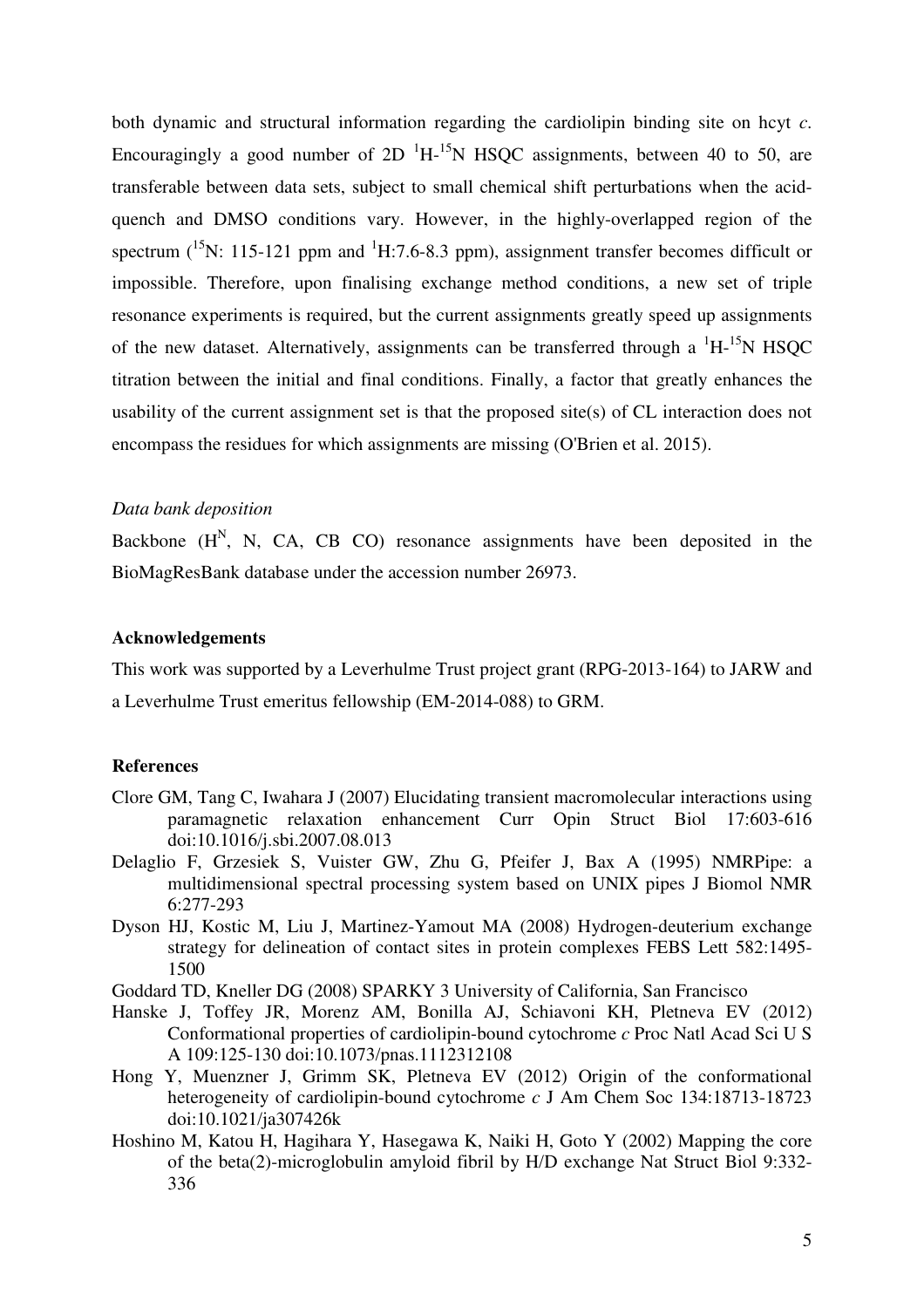- Huttemann M et al. (2011) The multiple functions of cytochrome *c* and their regulation in life and death decisions of the mammalian cell: From respiration to apoptosis Mitochondrion 11:369-381 doi:10.1016/j.mito.2011.01.010
- Kagan VE et al. (2005) Cytochrome *c* acts as a cardiolipin oxygenase required for release of proapoptotic factors Nat Chem Biol 1:223-232
- Karsisiotis AI, Deacon OM, Rajagopal BS, Macdonald C, Blumenschein TM, Moore GR, Worrall JA (2015) Backbone resonance assignments of ferric human cytochrome *c* and the pro-apoptotic G41S mutant in the ferric and ferrous states Biomolecular NMR assignments 9:415-419 doi:10.1007/s12104-015-9621-3
- Mandal A, Hoop CL, DeLucia M, Kodali R, Kagan VE, Ahn J, van der Wel PC (2015) Structural changes and proapoptotic peroxidase activity of cardiolipin-bound mitochondrial cytochrome *c* Biophysical journal 109:1873-1884 doi:10.1016/j.bpj.2015.09.016
- Muenzner J, Toffey JR, Hong Y, Pletneva EV (2013) Becoming a peroxidase: cardiolipininduced unfolding of cytochrome *c* The journal of physical chemistry B 117:12878- 12886 doi:10.1021/jp402104r
- Nishimura C, Dyson HJ, Wright PE (2005) Enhanced picture of protein-folding intermediates using organic solvents in H/D exchange and quench-flow experiments Proc Natl Acad Sci U S A 102:4765-4770
- O'Brien ES, Nucci NV, Fuglestad B, Tommos C, Wand AJ (2015) Defining the apoptotic trigger: The interaction of cytochrome *c* and cardiolipin J Biol Chem 290:30879- 30887 doi:10.1074/jbc.M115.689406
- Ow YP, Green DR, Hao Z, Mak TW (2008) Cytochrome *c*: functions beyond respiration Nat Rev Mol Cell Biol 9:532-542
- Panchal SC, Bhavesh NS, Hosur RV (2001) Improved 3D triple resonance experiments, HNN and HN(C)N, for HN and  $^{15}N$  sequential correlations in (13C, 15N) labeled proteins: application to unfolded proteins J Biomol NMR 20:135-147
- Rajagopal P, Waygood EB, Reizer J, Saier MH, Jr., Klevit RE (1997) Demonstration of protein-protein interaction specificity by NMR chemical shift mapping Protein Sci 6:2624-2627 doi:10.1002/pro.5560061214
- Vranken WF et al. (2005) The CCPN data model for NMR spectroscopy: development of a software pipeline Proteins 59:687-696 doi:10.1002/prot.20449